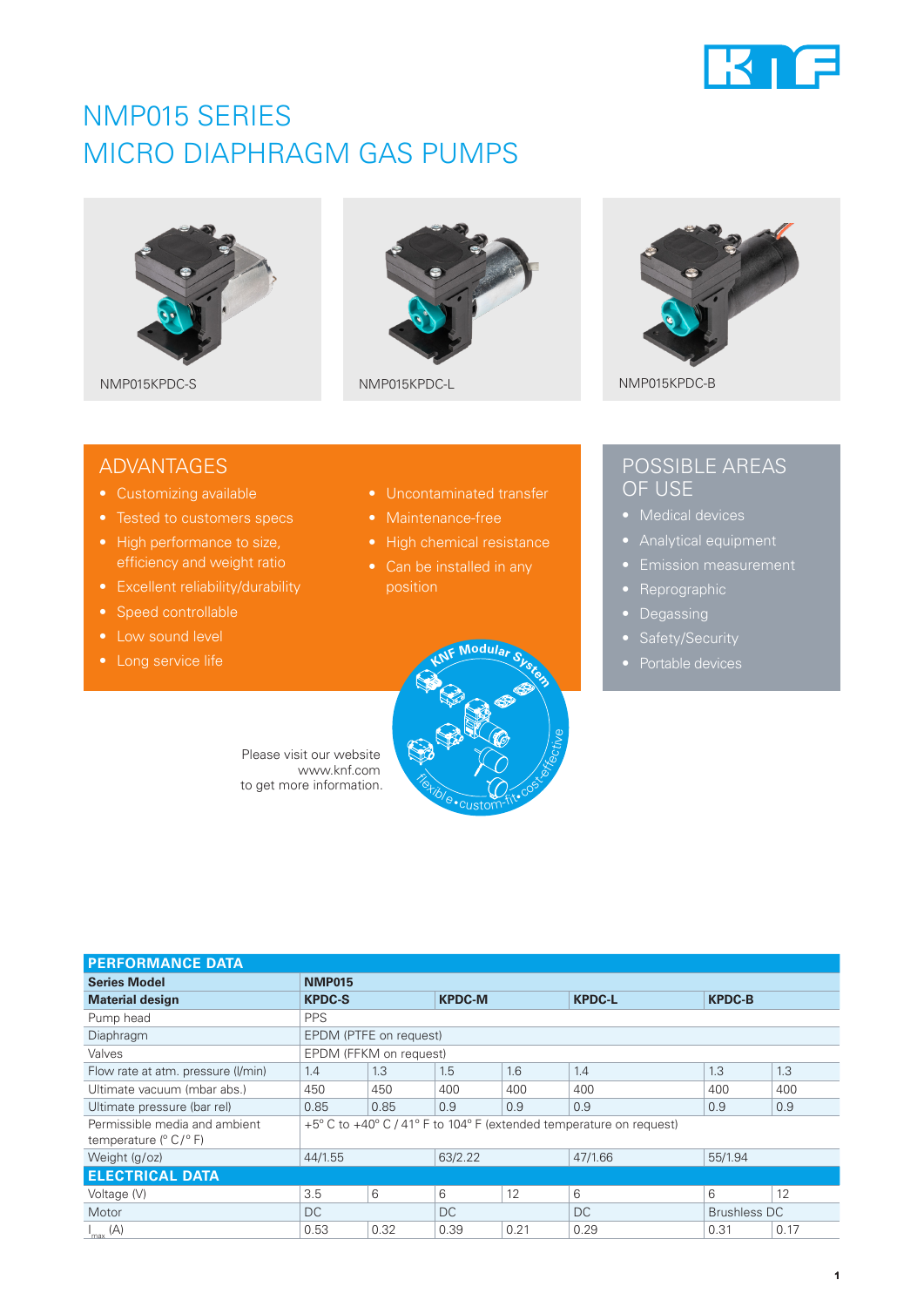# NMP015KPDC-S NMP015KPDC-M

| <b>PERFORMANCE DATA</b> |                                                    |                                            |                                          |
|-------------------------|----------------------------------------------------|--------------------------------------------|------------------------------------------|
| <b>Series model</b>     | <b>Flow rate</b><br>at atm.<br>pressure<br>(I/min) | Max.<br>operating<br>pressure<br>(bar rel) | <b>Ultimate</b><br>vacuum<br>(mbar abs.) |
| NMP015KPDC-S3.5V        | 1.4                                                | 0.85                                       | 450                                      |
| NMP015KPDC-S 6V         | 1.3                                                | 0.85                                       | 450                                      |

| <b>PERFORMANCE DATA</b> |                                                    |                                            |                                          |
|-------------------------|----------------------------------------------------|--------------------------------------------|------------------------------------------|
| <b>Series model</b>     | <b>Flow rate</b><br>at atm.<br>pressure<br>(1/min) | Max.<br>operating<br>pressure<br>(bar rel) | <b>Ultimate</b><br>vacuum<br>(mbar abs.) |
| NMP015KPDC-M 6V         | 1.5                                                | 0.9                                        | 400                                      |
| NMP015KPDC-M 12V        | 1.6                                                | 0.9                                        | 400                                      |



### **NMP015KPDC-S 3.5V FLOW CURVE**





### **NMP015KPDC-M**





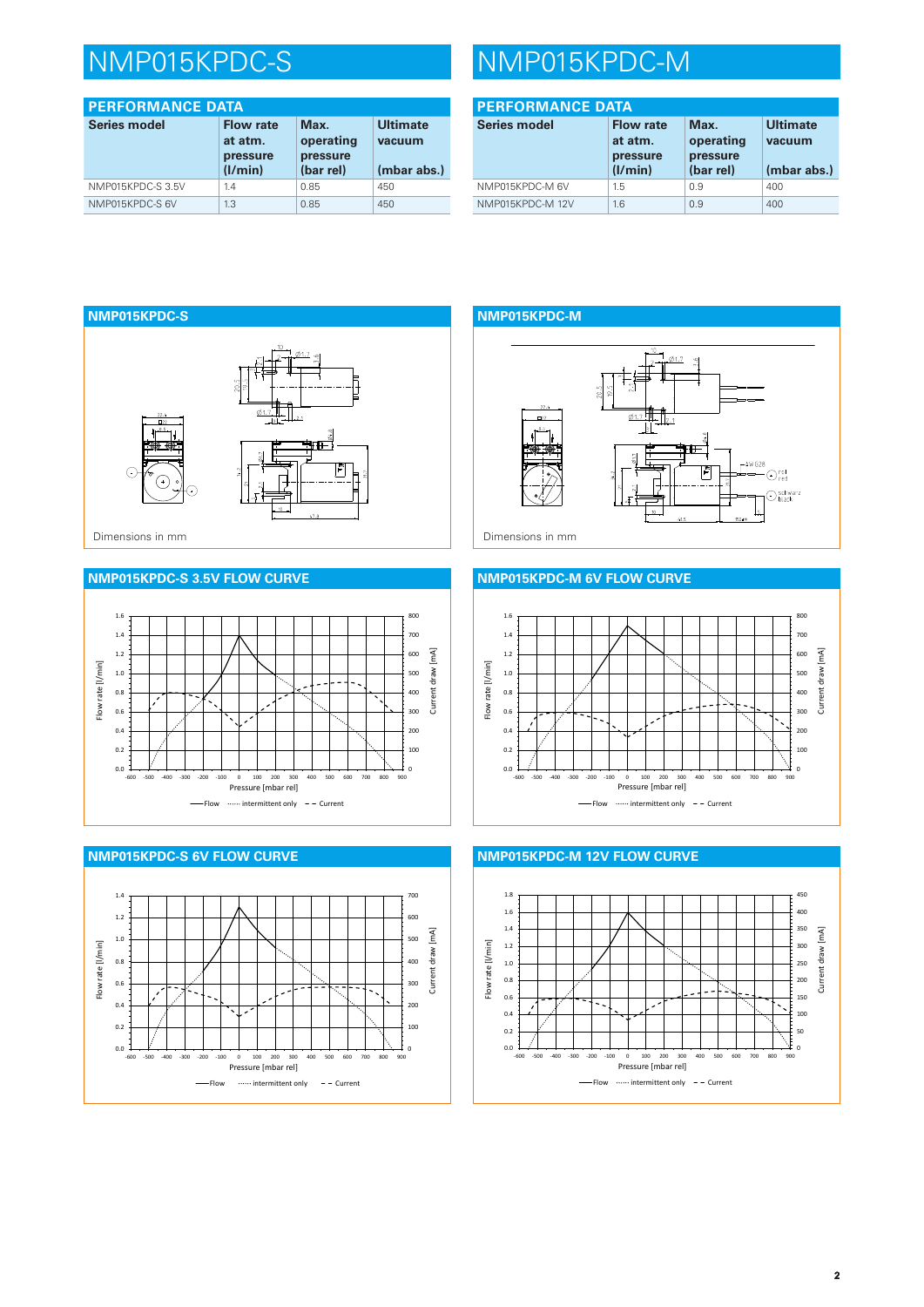| <b>PERFORMANCE DATA</b> |                                                    |                                            |                                          |  |
|-------------------------|----------------------------------------------------|--------------------------------------------|------------------------------------------|--|
| <b>Series model</b>     | <b>Flow rate</b><br>at atm.<br>pressure<br>(1/min) | Max.<br>operating<br>pressure<br>(bar rel) | <b>Ultimate</b><br>vacuum<br>(mbar abs.) |  |
| NMP015KPDC-L 6V         | 1.4                                                | 0.9                                        | 400                                      |  |

# NMP015KPDC-L NMP015KPDC-B

| <b>PERFORMANCE DATA</b> |                                                    |                                            |                                          |
|-------------------------|----------------------------------------------------|--------------------------------------------|------------------------------------------|
| Series model            | <b>Flow rate</b><br>at atm.<br>pressure<br>(I/min) | Max.<br>operating<br>pressure<br>(bar rel) | <b>Ultimate</b><br>vacuum<br>(mbar abs.) |
| NMP015KPDC-B 6V         | 1.3                                                | 0.9                                        | 400                                      |
| NMP015KPDC-B 12V        | 1.3                                                | 0.9                                        | 400                                      |



### **NMP015KPDC-L 6V FLOW CURVE**



## **NMP015KPDC-B**  $\frac{1}{24.8}$ 电 AW G26  $5.5 \pm 0.7$ m.  $300*$

### **NMP015KPDC-B 6V FLOW CURVE**





### **NMP015KPDC-B 12V FLOW CURVE**

**3**